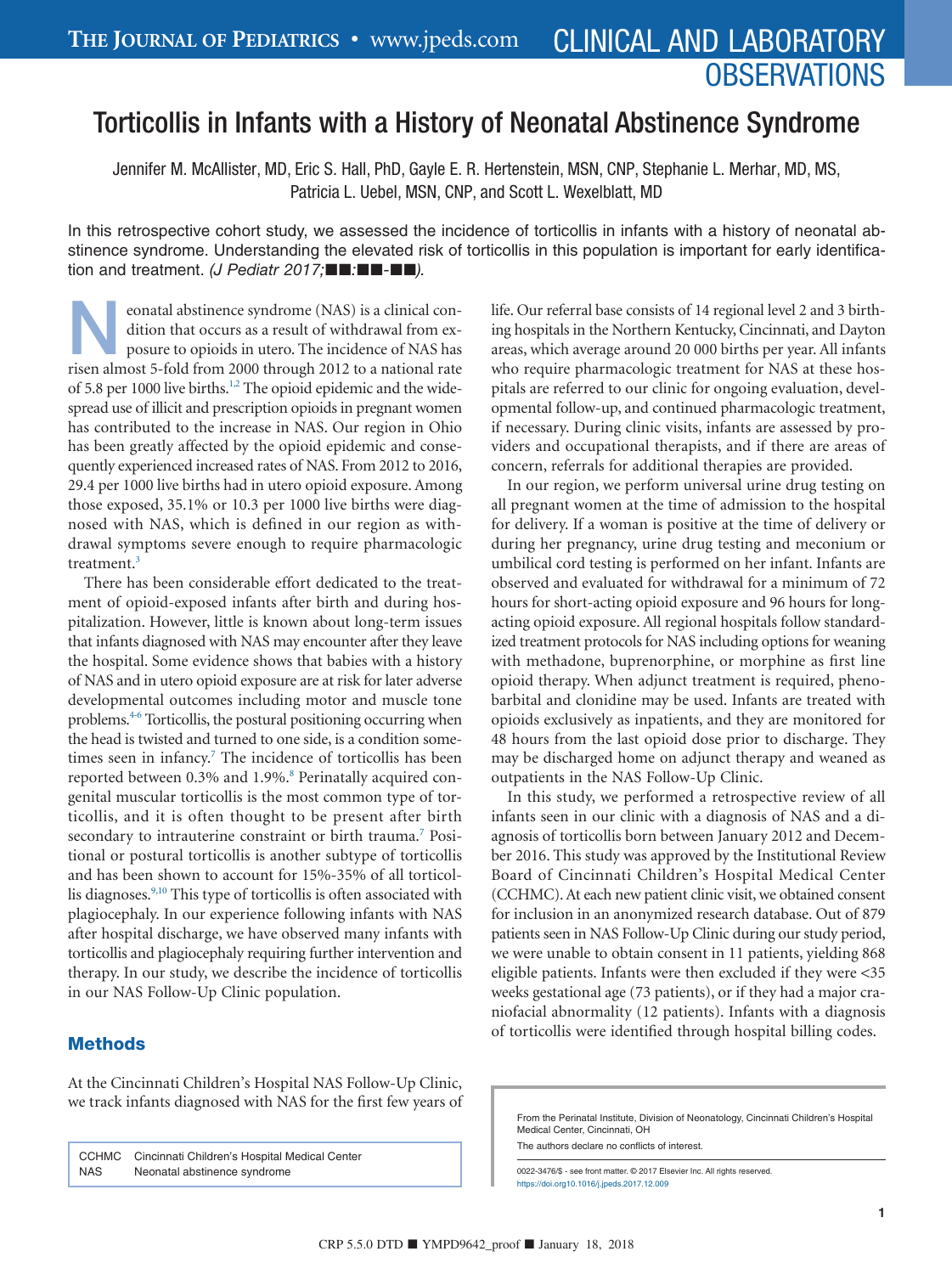Using a standardized data collection sheet, we abstracted data in the categories of intrauterine exposures, birth measures, neonatal treatments, and postdischarge measures. In utero exposure included short-acting opioids (heroin and prescription opioids), long-acting opioids (buprenorphine or methadone), and polysubstance use (benzodiazepines, cocaine, amphetamines, and marijuana in addition to opioids). Birth measures included sex, gestational age, birthweight, and mode of delivery. Neonatal treatment measures examined opioid and adjunct weaning agents, breastfeeding, length of inpatient stay, and discharge disposition (home with mother, family, or foster care). Postdischarge measures captured at the NAS follow-up encounters included the age at torticollis diagnosis, documentation of associated plagiocephaly, and the requirement of further services for torticollis with early intervention or physical therapy. We conducted a descriptive analysis of the abstracted data reporting counts and percentages for categorical measures and means with SD, medians, and range of values for continuous measures.

#### **Results**

A total of 783 infants met inclusion criteria over the 5-year study period. Of those infants with a history of NAS, 87 were diagnosed with torticollis, resulting in an incidence of 11.1% in this sample (see **Figure**).

Characteristics of this cohort of infants are shown in the **[Table](#page-2-0)**. Fifty-eight infants (66.7%) also had a diagnosis of plagiocephaly. Mean age of torticollis diagnosis was 120.9 days (median 103 days). One outlier patient was diagnosed at 582 days with ocular torticollis secondary to his ocular abnormalities. All infants with torticollis were born of singleton pregnancies, and 74.7% were vaginal births. Of these infants, 56.3% were male and 43.7% were female. Mean gestational age was 38.8 weeks with mean birthweight of 2908 g. The majority of these infants were referred for further therapy with 56.3% referred and seen for additional outpatient physical therapy and 28.7% receiving early intervention through Ohio Help Me Grow or Kentucky First Steps.

With respect to in utero exposure, 23% of infants were exposed to only 1 long-acting opioid (12 to buprenorphine and 6 to methadone), with their mothers presumably on and compliant with medication-assisted therapy. Of the infants, 75.9% had exposure to short-acting opioids and 72.4% had exposure polysubstance. Infants were treated with methadone in the majority of the cases (75.9%), and less commonly, buprenorphine (18.4%), or morphine (5.7%). Adjunct therapy was required in 41.4% of infants. Phenobarbital was used in all babies requiring adjunct therapy and in 4 of these cases, clonidine was also used. Length of stay averaged 19.3 days with a SD of 10.3 days.

#### **Discussion**

Population-level incidence of torticollis has not been recently reported within the literature, and the most current rate



**Figure.** Flow diagram of infants with NAS seen in follow-up clinic during study time period and diagnosed with torticollis.

of 0.3%-1.9% was published in 1994.<sup>8</sup> Consequently, we identified a comparison cohort within the Cincinnati region to approximate a regional baseline incidence.We identified a patient population who received primary care during their first year of life at 1 of 3 CCHMC outpatient clinics serving the same regional population as our primary cohort during the same study timeframe. Among the patient population of 14 560 infants born from 2012 to 2016 who attended the CCHMC primary care clinics under the age of 1 year, 523 (3.6%) had documented torticollis[.3](#page-3-1) This represents a considerably lower incidence than the 11.1% rate identified within the NAS Follow-Up Clinic population.

Since the "Back to Sleep" campaign, there has been an increase in the diagnosis of plagiocephaly seen in infants, and torticollis, typically positional or postural, is the most common associated finding with plagiocephaly.<sup>11,12</sup> With babies sleeping prone on their back, they are more likely to develop flattening of the occiput or plagiocephaly. There is debate about whether torticollis or plagiocephaly is the primary anomaly, but there is consistent correlation between torticollis and plagiocephaly in the literature.<sup>13</sup> This type of torticollis does not appear to involve fibrotic change in the muscle and can be easily treated if caught early.<sup>11</sup> However, if left untreated, true neck contracture may develop along with craniofacial abnormali-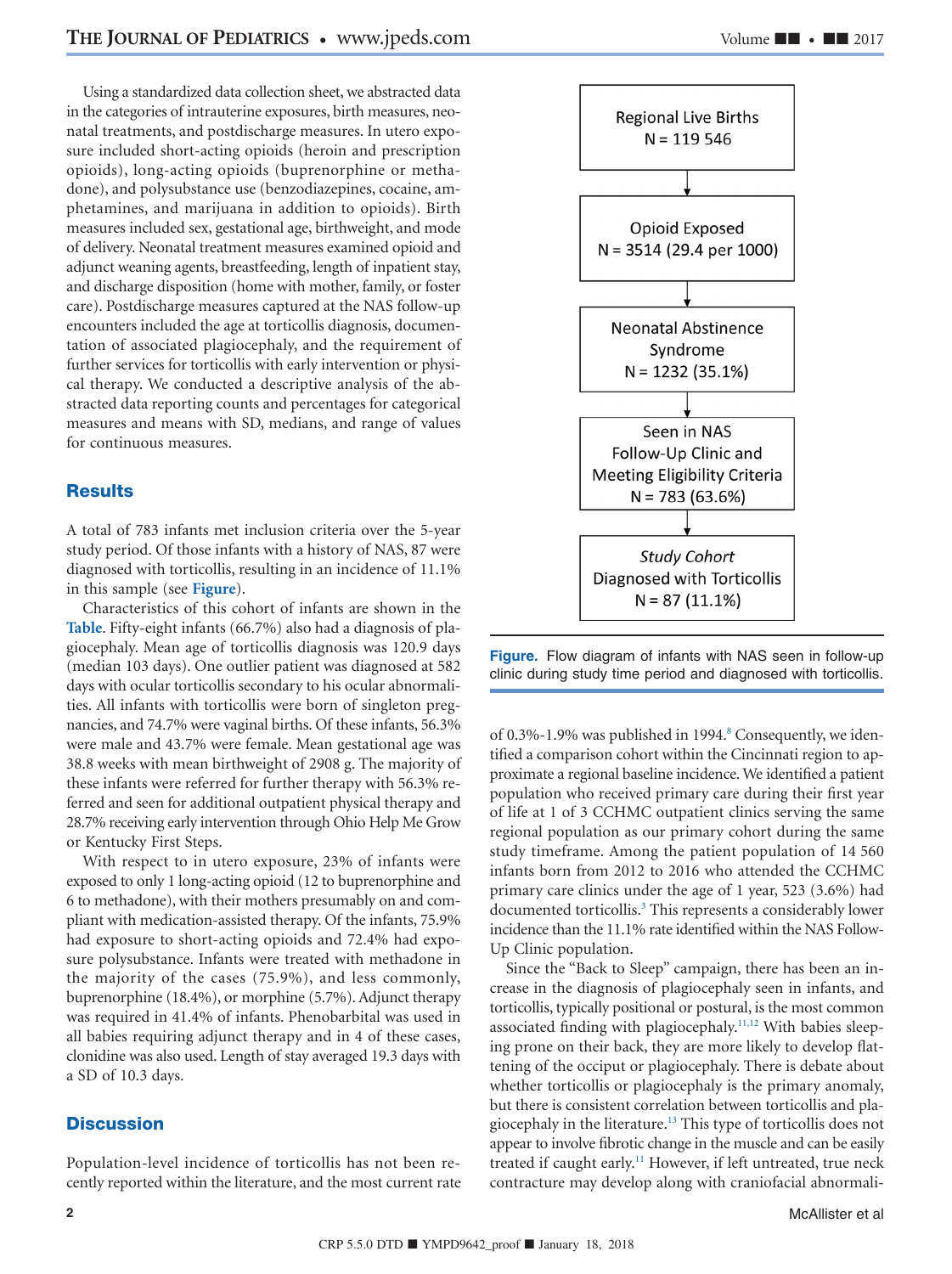<span id="page-2-0"></span>

| Table. Characteristics of 87 patients diagnosed with tor- |
|-----------------------------------------------------------|
| ticollis in the NAS Follow-Up Clinic                      |

| <b>Total study cohorts, N</b>                 | $N = 87$                         |  |
|-----------------------------------------------|----------------------------------|--|
| Intrauterine exposures                        |                                  |  |
| Any buprenorphine; N (%)                      | 32 (36.8)                        |  |
| Any methadone; N (%)                          | 23 (26.4)                        |  |
| Any short-acting opioids; N (%)               | 66 (75.9)                        |  |
| Only long-acting opioids; N (%)               | 20 (23.0)                        |  |
| Polysubstance; N (%)                          | 63 (72.4)                        |  |
| <b>Birth measures</b>                         |                                  |  |
| Patient sex; male, N (%)                      | 49 (56.3)                        |  |
| Gestational age; mean wk (SD),                | 38.8 (1.7), 39 (35-42)           |  |
| median wk (range)                             |                                  |  |
| Birthweight; mean g (SD), median g<br>(range) | 2907.7 (460.4), 2845 (1720-3909) |  |
| Mode of delivery - Vaginal; N (%)             | 65 (74.7)                        |  |
| Neonatal treatment                            |                                  |  |
| Weaning opioid - Buprenorphine;<br>N(%)       | 16 (18.4)                        |  |
| Weaning opioid — Methadone; N (%)             | 66 (75.9)                        |  |
| Weaning opioid - Morphine; N (%)              | 5(5.7)                           |  |
| Adjunct treatment - Clonidine; N (%)          | 4(4.6)                           |  |
| Adjunct treatment - Phenobarbital;            | 36 (41.4)                        |  |
| N(%)                                          |                                  |  |
| Any breastfeeding; N (%)                      | 4(4.6)                           |  |
| Length of stay d; mean d (SD),                | 19.3 (10.3), 17 (6-73)           |  |
| median d (range)                              |                                  |  |
| Discharged to foster care; N (%)              | 24 (27.6)                        |  |
| Discharged to kinship; N (%)                  | 21(24.1)                         |  |
| Discharged to mom; N (%)                      | 40 (46.0)                        |  |
| Discharged to unknown; N (%)                  | 2(2.3)                           |  |
| Postdischarge measures                        |                                  |  |
| Age at torticollis diagnosis; mean d          | 120.9 (78.0), 103 (30-582)       |  |
| (SD), median d (range)                        |                                  |  |
| Associated plagiocephaly; N (%)               | 58 (66.7)                        |  |
| Attended physical therapy; N (%)              | 49 (56.3)                        |  |
| Attended Help Me Grow or First Steps;         | 25 (28.7)                        |  |
| N(%)                                          |                                  |  |
|                                               |                                  |  |

ties[.11](#page-3-6) Infants with torticollis are at an increased risk for gross motor delay, and those with postural torticollis are at the greatest risk[.10](#page-3-8) The nature of torticollis and plagiocephaly in our infants with NAS may be different.

Our study demonstrates an increased incidence in torticollis and plagiocephaly among infants with NAS. In our NAS Follow-Up Clinic population, 11.1% of infants had a diagnosis of torticollis, which is nearly 6 times greater than the general population incidence reported in previous studies and greater than 3 times than is seen in our regional primary care clinics. The majority of these babies also had a co-diagnosis of plagiocephaly (66.7%) with a mean age of diagnosis of 120 days. The subtype of torticollis seen in our NAS babies is likely postural or positional torticollis given the timing of the diagnosis and co-diagnosis of plagiocephaly. Potential explanations for this association could be due to the fact that infants with NAS are often swaddled for calming and they are positioned on their backs or in swings for significant periods of time in the hospital as well as when they are home. The average length of hospital stay for the patients in our study was about 3 weeks. Currently, the babies in our region requiring treatment for NAS are cared for in special care nurseries or neonatal intensive care units and are not rooming in with their mothers and instead potentially spending a significant amount of time lying in hos-

pital beds. Holding and kangaroo care as well as tummy time may be inconsistent in these babies. Infants with NAS also have increased muscle tone in upper extremities as well as neck tightness and lack of head lag. Often the hypertonicity is one of the last symptoms of NAS to resolve and continues to be seen several months after birth. All these factors may lead to infants with NAS developing positional head preferences and cranial asymmetry early in life, which could result in the later diagnosis of torticollis and plagiocephaly.

The healthcare costs associated with treating infants with NAS in the hospital has increased over the last several years.<sup>1,14</sup> Additional healthcare expenditures for infants with a history of NAS after discharge from the hospital has not been estimated but could continue to soar because these children are at risk for ongoing medical and developmental issues. In our study, 28% of infants with torticollis received assistance through state-sponsored early intervention programs and more than one-half required additional outpatient physical therapy for their torticollis, despite exercises and stretching regimens that were provided in clinic. Although we did not look specifically at interventions and treatment for plagiocephaly, referrals to craniofacial specialists and helmet therapy could incur further healthcare costs.

Our study had several limitations. First, we define NAS as requiring pharmacologic treatment for withdrawal from in utero opioid exposure. Infants who were exposed to opioids in utero but did not require pharmacologic treatment are not followed in our clinic and, therefore, we are unable to determine if these infants are also at higher risk for torticollis. Because we were not able to compare our pharmacologically treated NAS babies with those who were opioid exposed but not treated, we are unable to assess if specific factors were more likely to lead to torticollis and plagiocephaly such as in utero exposure, agent of pharmacologic treatment, breastfeeding, or home environment. Although our physician group managed all regional infants requiring pharmacotherapy for NAS during the study period, some infants have been lost to follow-up after initial hospital discharge. Referral for follow-up was not consistent early in our study period. Other potential reasons for infants lost to follow-up include families who moved out of the region and changes in custody of our patients. It is possible that those who did follow-up in our clinic were more likely to have developmental and other problems including torticollis because these babies may have been more difficult to care for at home. However, babies in foster care and in stable home environments are more likely to follow-up in clinic and adhere to recommended anticipatory guidance through stretches and exercises that are provided at every clinic visit, which may be protective against developing torticollis and plagiocephaly. Finally, the type of torticollis was not fully defined in this retrospective cohort.

In conclusion, we found an increased incidence of torticollis and associated plagiocephaly in infants with NAS. Awareness of these potential issues in this population is essential as torticollis may not develop for several months after the infant has been discharged from the hospital. If preventive measures are performed, torticollis and plagiocephaly may be

Torticollis in Infants with a History of Neonatal Abstinence Syndrome **3**